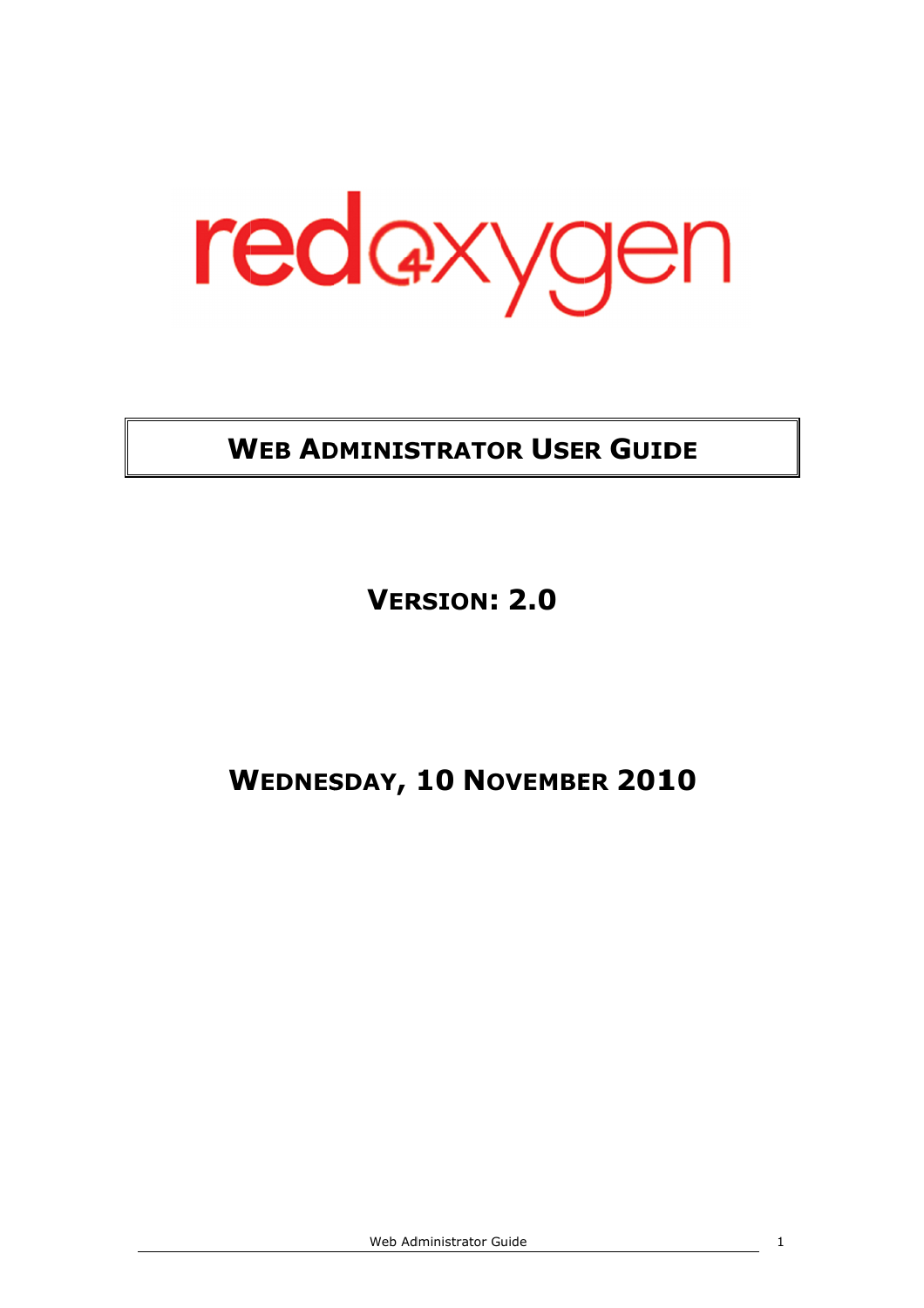| <b>VERSION</b> | <b>PRIMARY AUTHOR(S)</b> | <b>DESCRIPTION OF VERSION</b>                                        | <b>DATE</b><br><b>COMPLETED</b> |
|----------------|--------------------------|----------------------------------------------------------------------|---------------------------------|
| 1.0            | Chris Garibaldi          | New document created under new web<br>administrator document format. | 9/12/2003                       |
| 1.1            | Craig O'Shannessy        | Updated user quide                                                   | 12/10/2004                      |
| 1.2            | Craig O'Shannessy        | Updated quide                                                        | 23/05/2005                      |
| 2.0            | Marilyn Guo              | Updated and added pictures into user<br>quide.                       | 10/11/10                        |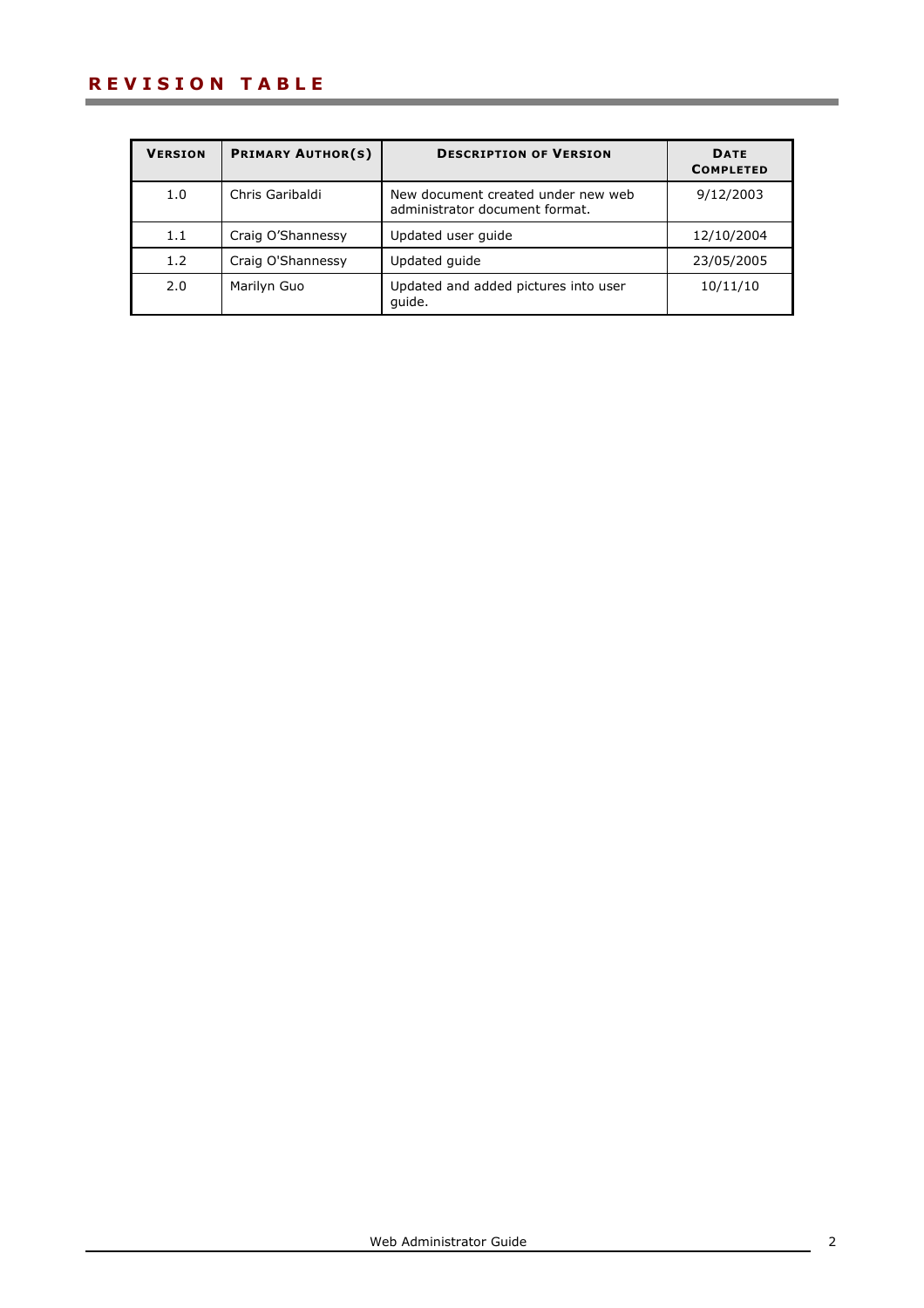| 1.1   |  |  |  |  |  |
|-------|--|--|--|--|--|
|       |  |  |  |  |  |
| 2.1   |  |  |  |  |  |
| 2.1.1 |  |  |  |  |  |
| 2.1.2 |  |  |  |  |  |
| 2.1.3 |  |  |  |  |  |
| 2.1.4 |  |  |  |  |  |
|       |  |  |  |  |  |
| 221   |  |  |  |  |  |
| 222   |  |  |  |  |  |
| 2.2.3 |  |  |  |  |  |
| 2.3   |  |  |  |  |  |
| 2.3.1 |  |  |  |  |  |
| 2.3.2 |  |  |  |  |  |
| 2.3.3 |  |  |  |  |  |
| 2.3.4 |  |  |  |  |  |

<u> 1989 - Johann Barnett, mars eta indonez erroman erroman erroman erroman erroman erroman erroman erroman errom</u>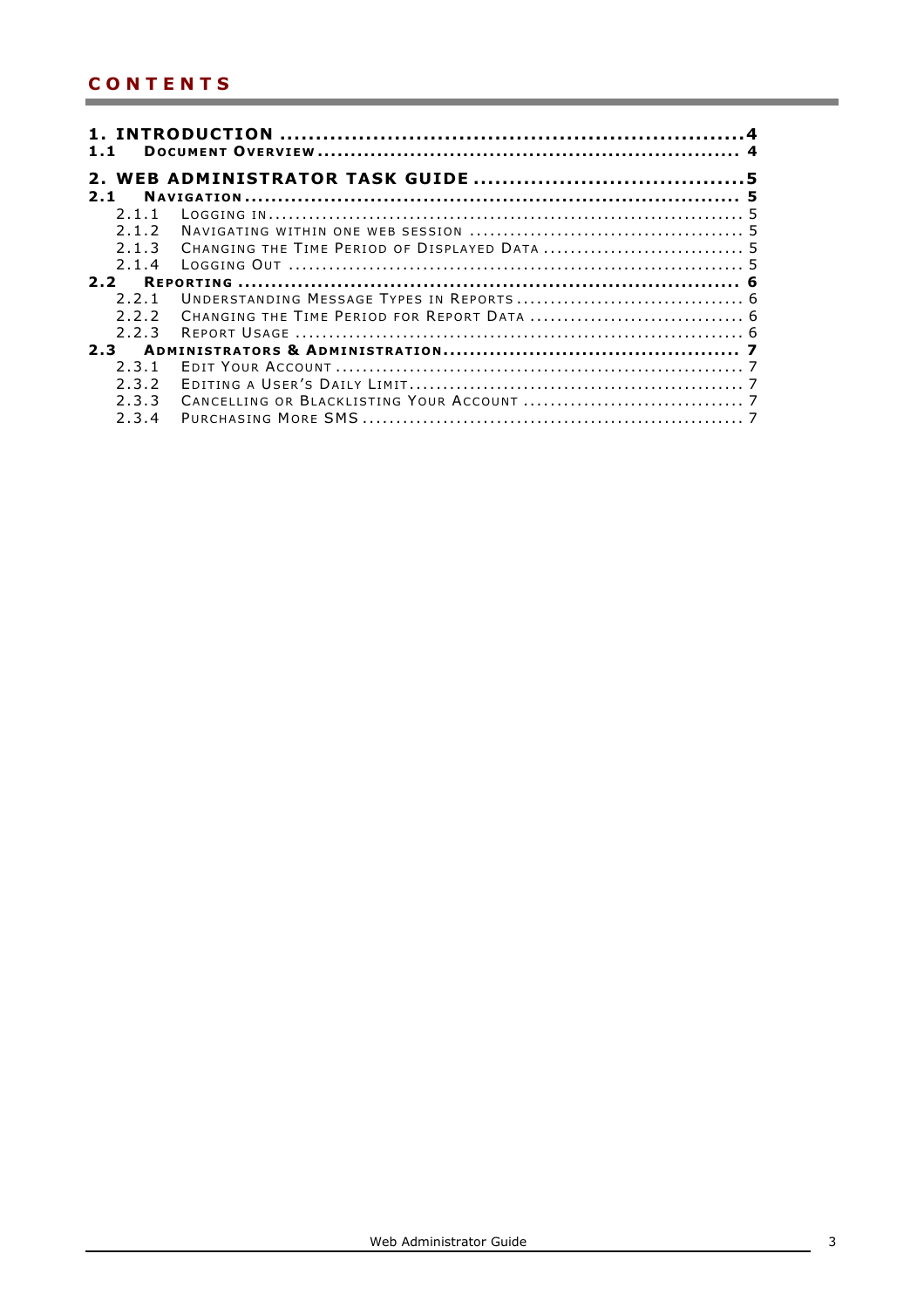## 1.1 DOCUMENT OVERVIEW

|                                                                                                                                                                                                                     | <b>Red Oxygen</b>                 |                            |                                        |            |  |
|---------------------------------------------------------------------------------------------------------------------------------------------------------------------------------------------------------------------|-----------------------------------|----------------------------|----------------------------------------|------------|--|
|                                                                                                                                                                                                                     |                                   |                            | <b>Customer Account Administration</b> | Powered by |  |
|                                                                                                                                                                                                                     |                                   | Login                      |                                        |            |  |
| For troubleshooting when installing or using the Red Oxygen software please view the frequently asked questions FAQ.                                                                                                |                                   |                            |                                        |            |  |
| To set up either a single user or small business account Sign up now.                                                                                                                                               |                                   |                            |                                        |            |  |
| Account maintenance and reporting is available via Administrator login only.                                                                                                                                        |                                   |                            |                                        |            |  |
| <b>Please note:</b><br><b>Users and Administrator are different:</b><br><b>Users send messages</b><br>Administrators log in here to maintain their account                                                          |                                   |                            |                                        |            |  |
| Both Users and Administrators have passwords, and those passwords can be different.                                                                                                                                 |                                   |                            |                                        |            |  |
| So please make sure you are using your Administrator password if you are trying to log in here to manage your account.<br>And your User password when configuring your WinSMS or BulkSMS software to send messages. |                                   |                            |                                        |            |  |
|                                                                                                                                                                                                                     | Email Address: username@email.com |                            |                                        |            |  |
|                                                                                                                                                                                                                     | Password:   **************        |                            | (Note: password is case sensitive.)    |            |  |
| Login                                                                                                                                                                                                               |                                   |                            |                                        |            |  |
|                                                                                                                                                                                                                     |                                   |                            |                                        |            |  |
| Forgotten your password? CLICK HERE                                                                                                                                                                                 |                                   |                            |                                        |            |  |
|                                                                                                                                                                                                                     |                                   |                            |                                        |            |  |
|                                                                                                                                                                                                                     |                                   | Current Page Title - Login |                                        |            |  |

Language: English Deutsch Français Italiano Español Nederlands Svenska Dansk Portugues Lithuanian Russian 中文(寛体) Chinese (Traditional)<br>2007. All information on this site is copyright. All rights reserved. Do not duplicate

The Web Administrator User Guide (WAUG) is aimed at user level. The WAUG will be used as both an education tool and a reference document, focussing primarily on common tasks that users will undertake rather than providing a description of everything that is visible on each page.

Administration of the user account is the primary interests of Customer Administrators using the Web Administrator tool.

This version of the WAUG aims to provide this information in a simpler, tabular format, so that the reader does not need to wade through paragraphs of descriptive text. The reader should be able to locate the task that they require information on, and find it easily within the table. The table will also include one column to indicate if user has access to any particular listed task.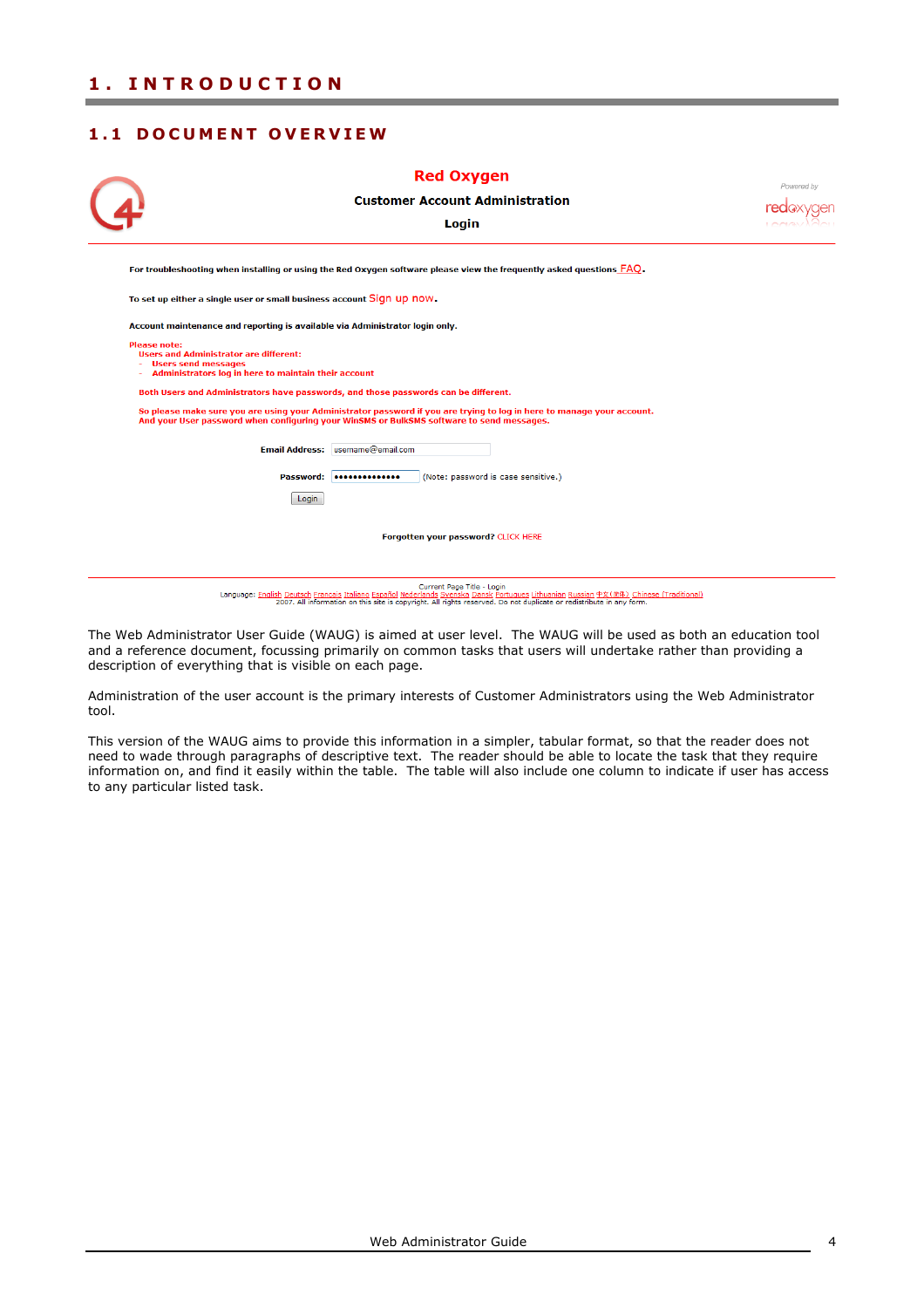#### 2.1 NAVIGATION



Current Page Title - UserShow<br>Language: <u>English Deutsch Français Italiano Español Nederlands Svenska Dansk Portugues Lithuanian Russian 中文(原体) Chinese (Traditional)<br>2007. All information on this site is copyright. All mi</u>

This section details tasks related to moving around within the Web Administrator interface. It introduces the factors involved in navigating around your account. All users should read this section before proceeding to other sections.

| <b>TASK</b>                                                          | <b>ACCESS</b> | <b>EXPLANATION</b>                                                                                                                                                                                                                                                                                                                                                                                                     |
|----------------------------------------------------------------------|---------------|------------------------------------------------------------------------------------------------------------------------------------------------------------------------------------------------------------------------------------------------------------------------------------------------------------------------------------------------------------------------------------------------------------------------|
| 2.1.1 Logging in                                                     |               | The Web Administrator login page is located at http://www.redoxygen.net<br>and logging in reguires your registered email address as a username and<br>your user password.                                                                                                                                                                                                                                              |
| 2.1.2 Navigating<br>within one web<br>session                        |               | The Web Administrator only supports one web session at a time. You cannot<br>log in more than once, and you cannot select the browser option, "Open in<br>New Page," when clicking on a link within the Web Administrator. If you do,<br>you may eventually be told that your session is stale or even receive errors<br>when trying to open a new page. You will then need to login again to refresh<br>your session. |
| 2.1.3 Changing the<br><b>Time Period of</b><br><b>Displayed Data</b> |               | This is particularly relevant to the Reporting tabs, where reports are<br>displayed on screen. You are often allowed to select the timeframe you wish<br>to view, the default being "since yesterday". This selection can be made at<br>the top of most Reporting page, by means of a drop down box.                                                                                                                   |
| 2.1.4 Logging Out                                                    |               | You can log out of the Web Administrator at any time, by clicking the Log<br>Out tab. This will bring you back to the initial login page.                                                                                                                                                                                                                                                                              |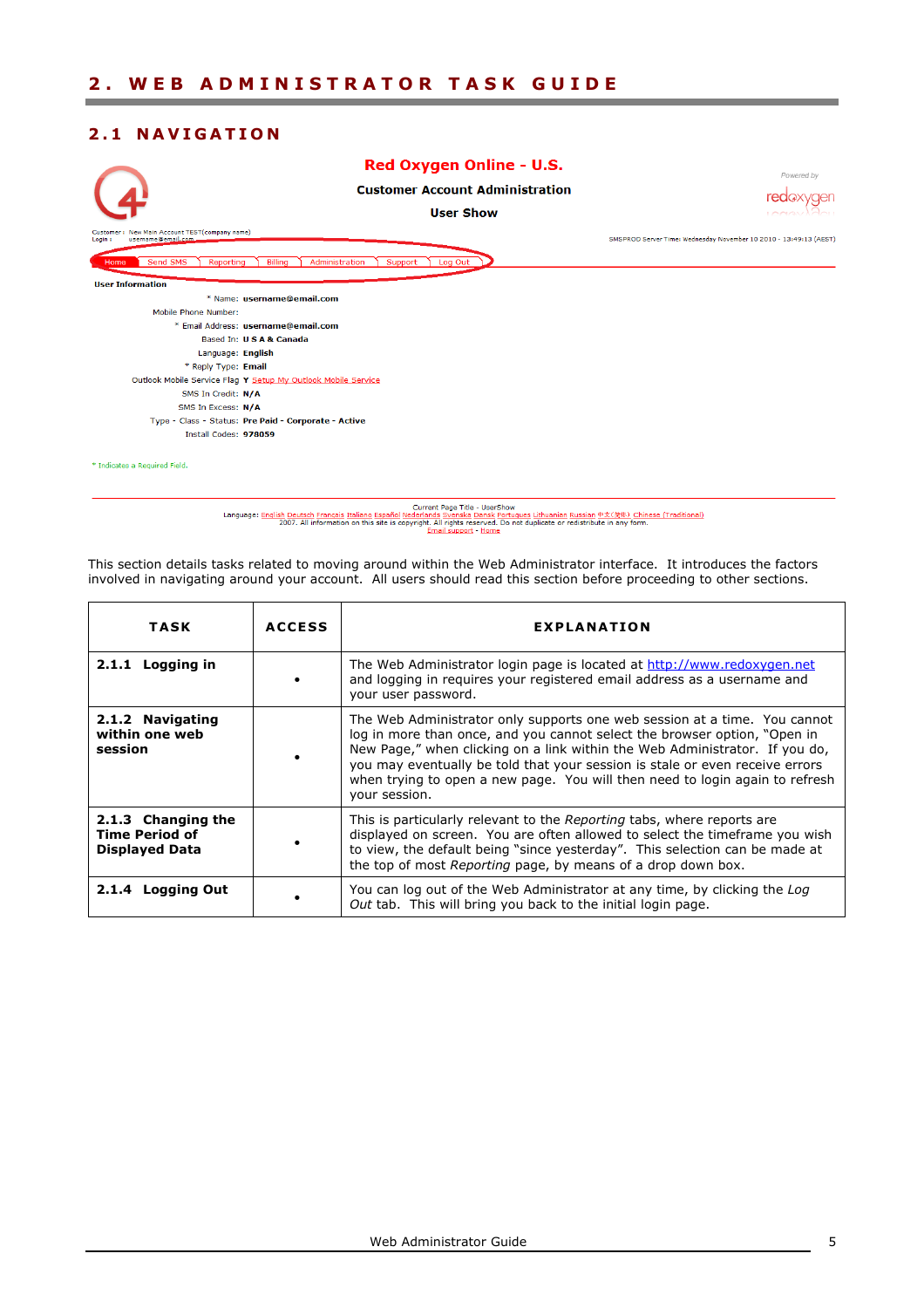### 2.2 REPORTING

|                                                                                  |                                                                             | Red Oxygen Online - U.S.               |          |                   |             |             | Powered by                                                        |
|----------------------------------------------------------------------------------|-----------------------------------------------------------------------------|----------------------------------------|----------|-------------------|-------------|-------------|-------------------------------------------------------------------|
| (4)                                                                              |                                                                             | <b>Customer Account Administration</b> |          | <b>red</b> axygen |             |             |                                                                   |
|                                                                                  |                                                                             |                                        | 10000000 |                   |             |             |                                                                   |
| New Main Account TEST(company name)<br>Customer:<br>username@email.com<br>Login: |                                                                             |                                        |          |                   |             |             | SMSPROD Server Time: Wednesday November 10 2010 - 14:02:16 (AEST) |
| Send SMS<br>Home                                                                 | Administration<br>Billing<br>Log Out<br>Reporting<br>Support                |                                        |          |                   |             |             |                                                                   |
| <b>Activity Report</b>                                                           | since yesterday<br>for today only<br>since yesterday                        | <b>Show Report</b>                     |          |                   |             |             |                                                                   |
| <b>Activity Between</b>                                                          | for the last week<br>for the last fortnight<br>for the last month (28 Days) | and $10 -$ , November $-$ , 2010 $-$   |          | Show Report       |             |             |                                                                   |
|                                                                                  | for the last quarter (90 Days)                                              | <b>Status</b>                          |          | <b>Messages</b>   |             |             | <b>Reminders</b>                                                  |
|                                                                                  | Nan for the last half year (180 Days)                                       |                                        | # Direct | # Standard        | # Replies   | # Sent      | # Pending                                                         |
| Username@Email.Com [username@exam.com]<br>łО                                     |                                                                             | Active                                 | 0        | 0                 | $\mathbf 0$ | $\mathbf 0$ | $\mathbf 0$                                                       |
|                                                                                  |                                                                             |                                        |          |                   |             |             |                                                                   |

Current Page Title - UserReport<br>Language: <u>English Deutsch Francais Italiano</u> Español Nederlands Svenska Dansk Portugues Lithuanian Russian 中文(寛体) Chinese (Traditional)<br>2007. All information on this site is copyright. All

Reporting is one of the most useful features of the Web Administrator. All reporting can be found under the Reporting tab. Users will be able to monitor usage and delivery statuses.

| <b>TASK</b>                                                        | <b>ACCESS</b> | <b>EXPLANATION</b>                                                                                                                                                                                                              |
|--------------------------------------------------------------------|---------------|---------------------------------------------------------------------------------------------------------------------------------------------------------------------------------------------------------------------------------|
| 2.2.1 Understanding<br><b>Message Types in</b><br><b>Reports</b>   |               | In reports based on message usage, the messages are broken down into the<br>following categories:<br>Direct messages (messages sent via Red Alert),<br>Standard messages<br>Replies<br>Sent Reminders<br>Pending Reminders<br>п |
| 2.2.2 Changing the<br><b>Time Period for</b><br><b>Report Data</b> |               | Please see section 2.1.3 for more information regarding time periods.                                                                                                                                                           |
| <b>Report Usage</b><br>2.2.3                                       | $\bullet$     | The Reporting tab will produce a report on your usage, and each category of<br>message sent may be further examined by clicking on the number of<br>messages sent for that category.                                            |